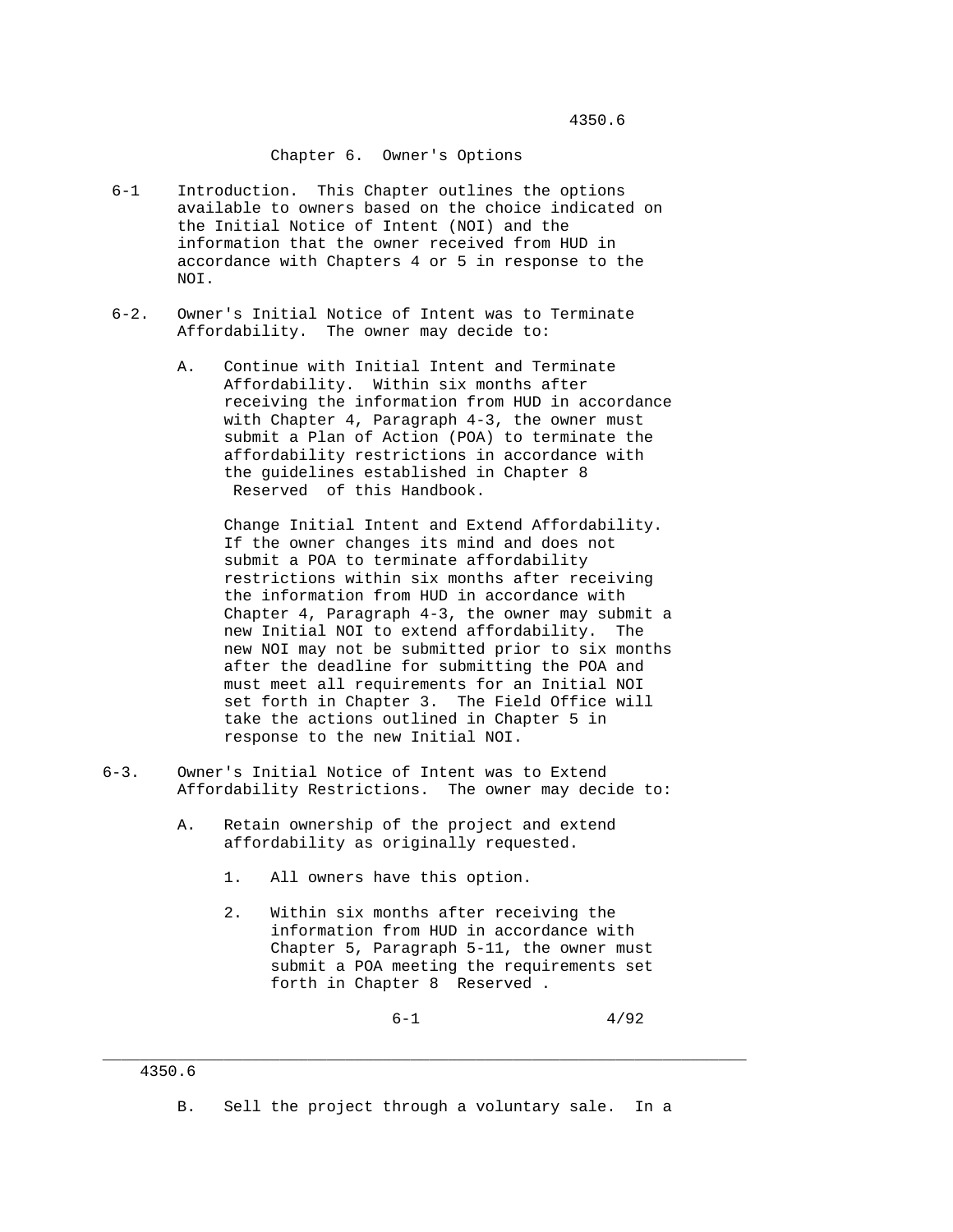voluntary sale, the owner retains the option to choose the purchaser, refuse any bona fide offer, or accept an offer for less than Transfer Preservation Value (TPV).

- 1. All owners have this option. However, if Transfer Preservation Rent (TPR) exceeds the Federal Cost Limit (FCL), the incentives received by the purchaser may not require gross annual rents which exceed the FCL.
- 2. Within 30 days after receiving the information from HUD in accordance with Chapter 5, Paragraph 5-11, the owner must submit Form HUD-9609, "Second NOI," Appendix 6.
- 3. All requirements for submission of a Second NOI are the same as for submission of an Initial NOI as outlined in Chapter 3, except the Second NOI does not have to be sent to each occupied unit unless there is no known tenant representative. Notification of the Availability of Translations, Form-HUD 9608A, Appendix 3C, must be sent to any tenant who receives the NOI, any Tenant Representative known to the owner, and posted in each affected building, alongside the Second NOI. Chapter 7 Reserved provides instructions for processing a Second NOI.
- C. Attempt to prepay the mortgage by first offering the project for a mandatory sale. Before an owner may prepay a project, the project must be offered for mandatory sale for the entire sale period specified in Paragraph 6-4. During the sale period, the owner must accept any bona fide offer at the TPV.
	- 1. The owner may choose this option if the TPR exceeds the FCL and the owner wishes to prepay the mortgage.

## 4350.6

 2. Within 30 days after receiving the information from HUD in accordance with Chapter 5, Paragraph 5-11, the owner must submit Form HUD-9609, "Second NOI."

\_\_\_\_\_\_\_\_\_\_\_\_\_\_\_\_\_\_\_\_\_\_\_\_\_\_\_\_\_\_\_\_\_\_\_\_\_\_\_\_\_\_\_\_\_\_\_\_\_\_\_\_\_\_\_\_\_\_\_\_\_\_\_\_\_\_\_\_\_

 3. All requirements for submission of a Second NOI are the same as for submission of an